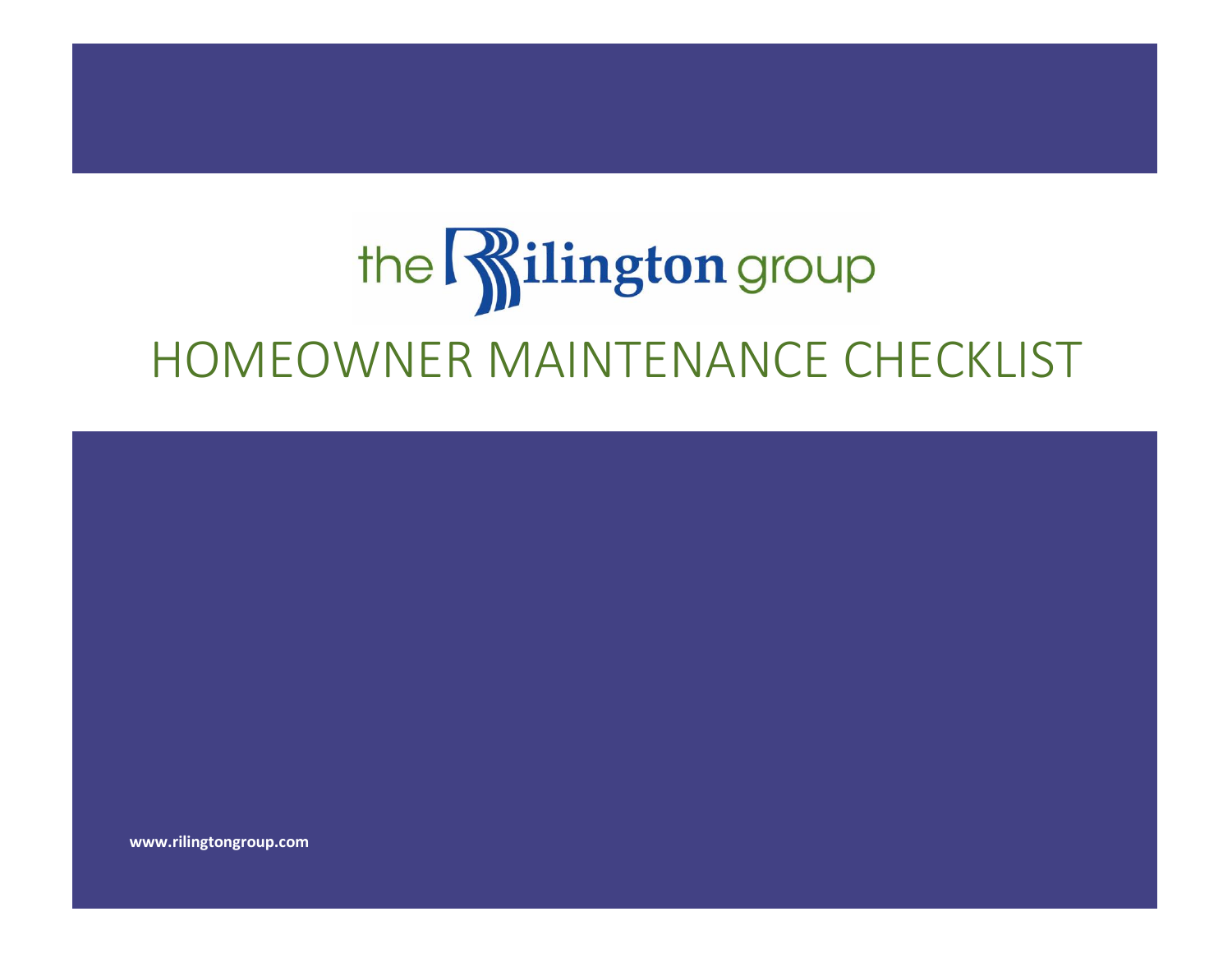

# AFTER MOVE IN

☐ Identify the main circuit breaker in the electric panel box and show family members how to turn it off in case of emergency.

 $\Box$  Purchase a general-purpose fire extinguisher for each floor of the home plus one small kitchen extinguisher. Teach family members hot to use in case of an emergency.

 $\Box$  Purchase fireplace tools (if applicable)

 $\Box$  Purchase a first aid kit and keep it in an accessible location.

☐ Attach furniture protectors underneath furniture legs to protect hardwood and ceramic tile floors.

 $\Box$  Acquire basic tools to help you with normal home maintenance. Some suggested tools are: pliers, adjustable wrench, flat-blade and Phillips head screwdrivers, claw hammer, hand saw, tape measure, caulk and caulking gun, putty knife, paint roller and brush, power drill and bits, nails, brads, screws, nuts, bolts, sandpaper, utility knife, toilet plunger, and flashlight.

 $\Box$  Set back irrigation timers after plant material has been established to prevent over watering.

 $\Box$  Lower the temperature on your water heater to 120 degrees Fahrenheit (55 degrees Celsius) as this is an optimum temperature for your hot water heater.

□ Locate and label the main water line shutoff valve and show all family members how to close it in case of a plumbing emergency.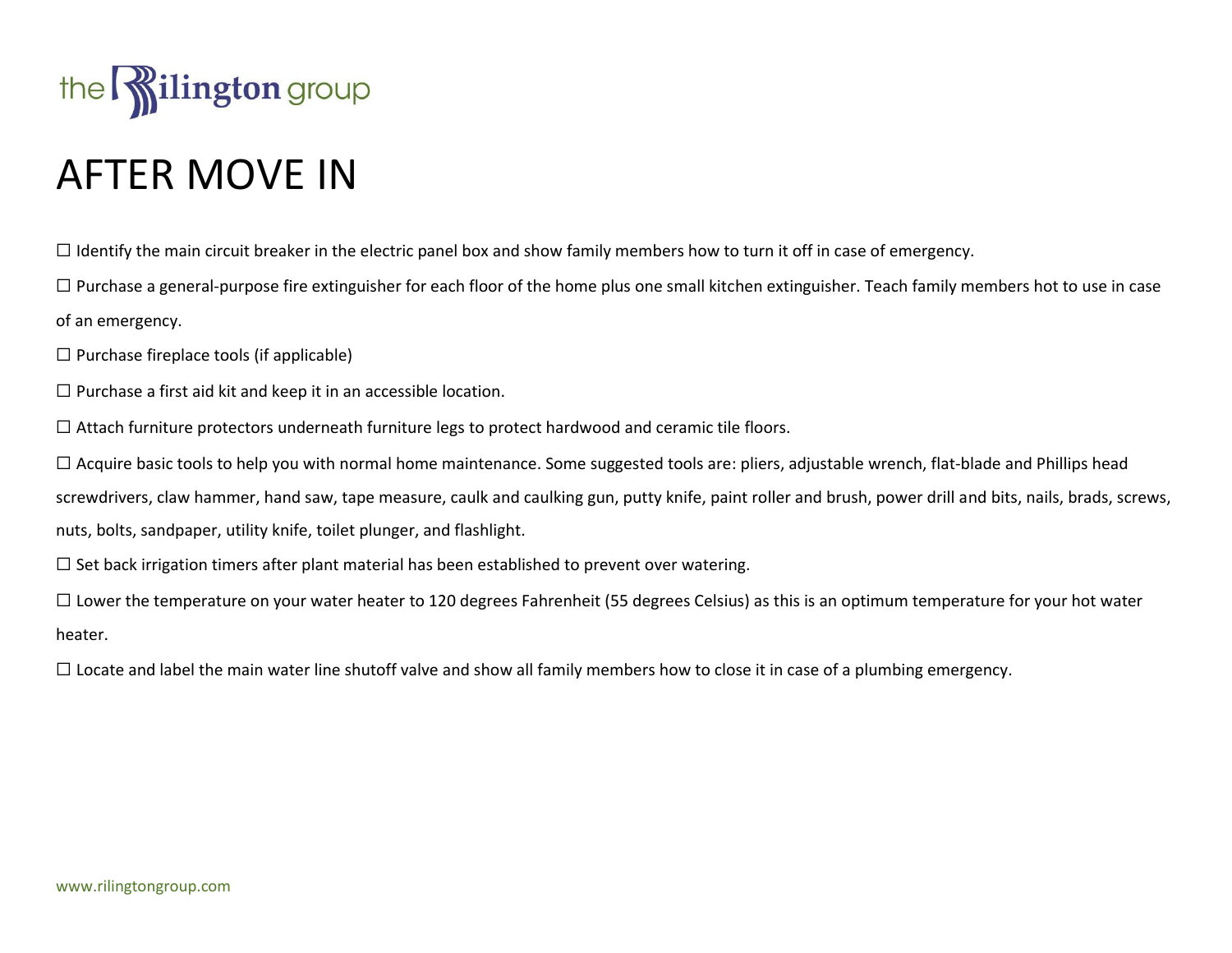

# Homeowner Maintenance Checklist - Winter

# December

| $\Box$ Inspect, and possibly change out HVAC filters   |
|--------------------------------------------------------|
| $\Box$ Clean kitchen disposal – Freshen w/ baking soda |
| $\Box$ Clean range hood filters                        |
| $\Box$ Inspect your fire extinguisher(s)               |
| L                                                      |
| L                                                      |
|                                                        |

### January

| $\Box$ Inspect, and possibly change out HVAC filters   |
|--------------------------------------------------------|
| $\Box$ Clean kitchen disposal – Freshen w/ baking soda |
| $\Box$ Clean range hood filters                        |
| $\Box$ Inspect your fire extinguisher(s)               |
| $\perp$                                                |

 $\Box$ ☐ \_\_\_\_\_\_\_\_\_\_\_\_\_\_\_\_\_\_\_\_\_\_\_\_\_\_\_\_\_\_\_\_\_\_\_\_\_\_\_

Annually

# February

| $\Box$ Inspect, and possibly change out HVAC filters   |
|--------------------------------------------------------|
| $\Box$ Clean kitchen disposal – Freshen w/ baking soda |
| $\Box$ Clean range hood filters                        |
| $\Box$ Inspect your fire extinguisher(s)               |
|                                                        |
|                                                        |
|                                                        |
|                                                        |

# **Quarterly**

| $\Box$ Test smoke/carbon monoxide detectors         | $\Box$ Tighten any handles, knobs, racks, etc.                      |
|-----------------------------------------------------|---------------------------------------------------------------------|
| $\Box$ Test garage door auto-reverse feature        | $\Box$ Lubricate bifold and by-pass doors as necessary              |
| $\Box$ Run water and flush toilets in unused spaces | $\Box$ Clean sliding door tracks                                    |
| $\Box$                                              | $\Box$ Check all locks and deadbolts on your doors and windows      |
| $\Box$                                              | $\Box$ Check caulking around showers and bathtubs; repair as needed |
| $\Box$                                              | $\Box$ Remove showerheads and clean sediment                        |
| Biannually                                          | $\Box$ Check drawers and hinges on cabinets for proper alignment    |
|                                                     |                                                                     |
| $\Box$ Give your house a deep clean                 |                                                                     |
| $\Box$                                              |                                                                     |
| $\Box$                                              |                                                                     |
| $\Box$                                              |                                                                     |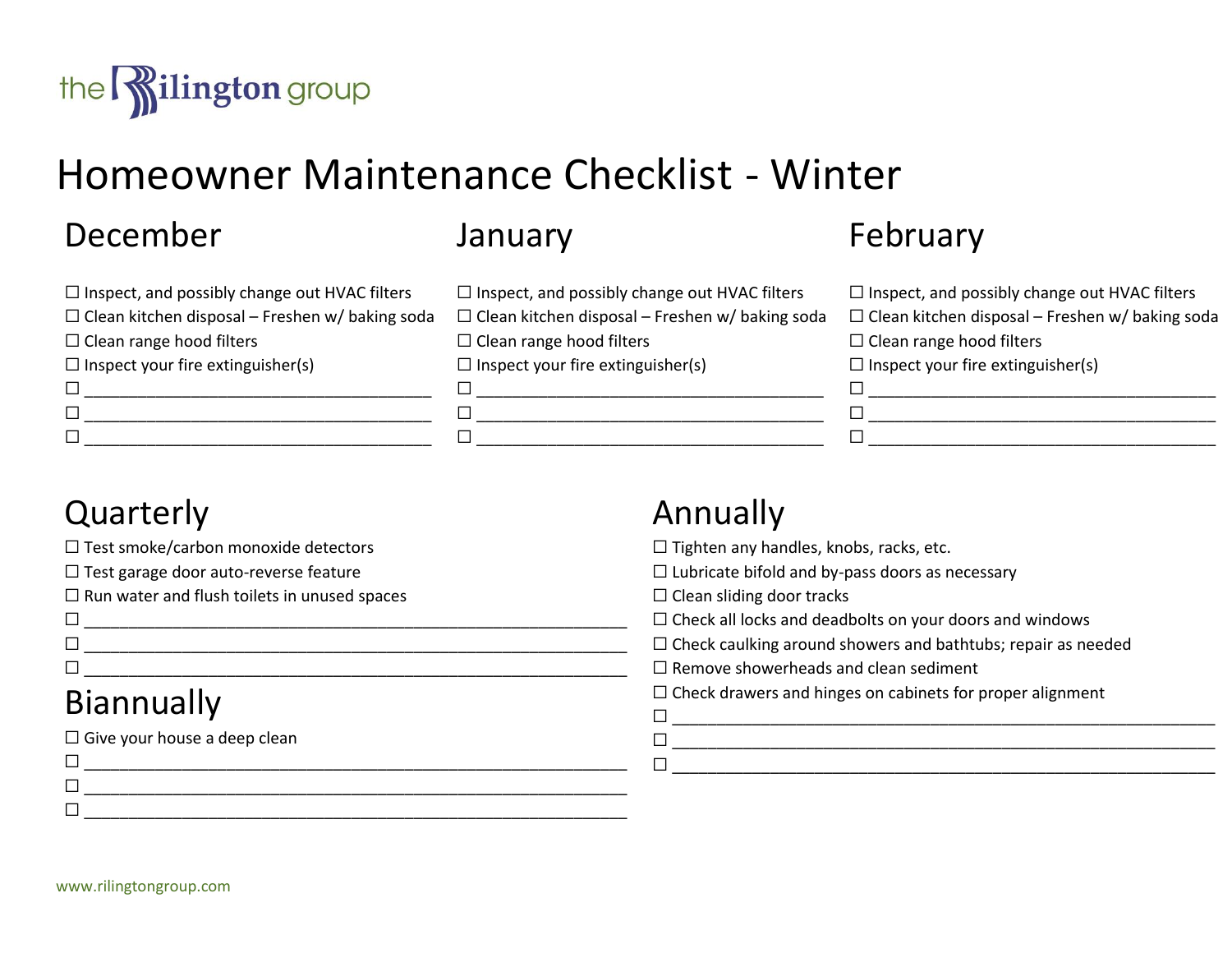

# Homeowner Maintenance Checklist – Spring

# March

| $\Box$ Inspect, and possibly change out HVAC filters   |
|--------------------------------------------------------|
| $\Box$ Clean kitchen disposal – Freshen w/ baking soda |
| $\Box$ Clean range hood filters                        |
| $\Box$ Inspect your fire extinguisher(s)               |
|                                                        |
|                                                        |
|                                                        |

# April

| $\Box$ Inspect, and possibly change out HVAC filters   |
|--------------------------------------------------------|
| $\Box$ Clean kitchen disposal – Freshen w/ baking soda |
| $\Box$ Clean range hood filters                        |
| $\Box$ Inspect your fire extinguisher(s)               |

# May

| $\Box$ Inspect, and possibly change out HVAC filters   | $\Box$ Inspect, and possibly change out HVAC filters   |
|--------------------------------------------------------|--------------------------------------------------------|
| $\Box$ Clean kitchen disposal – Freshen w/ baking soda | $\Box$ Clean kitchen disposal – Freshen w/ baking soda |
| $\Box$ Clean range hood filters                        | $\Box$ Clean range hood filters                        |
| $\Box$ Inspect your fire extinguisher(s)               | $\Box$ Inspect your fire extinguisher(s)               |
|                                                        |                                                        |
|                                                        |                                                        |
|                                                        |                                                        |

# **Quarterly**

|  |  | $\Box$ Test smoke/carbon monoxide detectors |  |
|--|--|---------------------------------------------|--|
|  |  |                                             |  |

☐ Test garage door auto-reverse feature

 $\Box$  Run water and flush toilets in unused spaces

☐ Vacuum air supply and air return registers to remove dust and lint

#### ☐ \_\_\_\_\_\_\_\_\_\_\_\_\_\_\_\_\_\_\_\_\_\_\_\_\_\_\_\_\_\_\_\_\_\_\_\_\_\_\_\_\_\_\_\_\_\_\_\_\_\_\_\_\_\_\_\_\_\_\_\_\_ Biannually

 $\Box$  Test your water heater's pressure relief valve

 $\Box$  Replace batteries in smoke/carbon monoxide detectors (every 6-months) ☐ \_\_\_\_\_\_\_\_\_\_\_\_\_\_\_\_\_\_\_\_\_\_\_\_\_\_\_\_\_\_\_\_\_\_\_\_\_\_\_\_\_\_\_\_\_\_\_\_\_\_\_\_\_\_\_\_\_\_\_\_\_

☐ \_\_\_\_\_\_\_\_\_\_\_\_\_\_\_\_\_\_\_\_\_\_\_\_\_\_\_\_\_\_\_\_\_\_\_\_\_\_\_\_\_\_\_\_\_\_\_\_\_\_\_\_\_\_\_\_\_\_\_\_\_

☐ \_\_\_\_\_\_\_\_\_\_\_\_\_\_\_\_\_\_\_\_\_\_\_\_\_\_\_\_\_\_\_\_\_\_\_\_\_\_\_\_\_\_\_\_\_\_\_\_\_\_\_\_\_\_\_\_\_\_\_\_\_

### Annually

 $\Box$  Check the exterior drainage

 $\Box$  Clean out gutters

 $\Box$  Inspect the exterior of your home

 $\Box$  Get your air conditioning system ready for summer

 $\Box$  Repair/replace damaged window screens

 $\Box$  Clear dead plants/shrubs from the house

 $\Box$  Inspect roofing for damage, leaks, etc.

 $\Box$  Check tar around roof flashing and reseal if necessary

 $\Box$  Vacuum tracks and clean out window wells of debris

☐ Test and reset all Ground Fault Circuit Interrupter (GFCI) receptacles

☐ \_\_\_\_\_\_\_\_\_\_\_\_\_\_\_\_\_\_\_\_\_\_\_\_\_\_\_\_\_\_\_\_\_\_\_\_\_\_\_\_\_\_\_\_\_\_\_\_\_\_\_\_\_\_\_\_ ☐ \_\_\_\_\_\_\_\_\_\_\_\_\_\_\_\_\_\_\_\_\_\_\_\_\_\_\_\_\_\_\_\_\_\_\_\_\_\_\_\_\_\_\_\_\_\_\_\_\_\_\_\_\_\_\_\_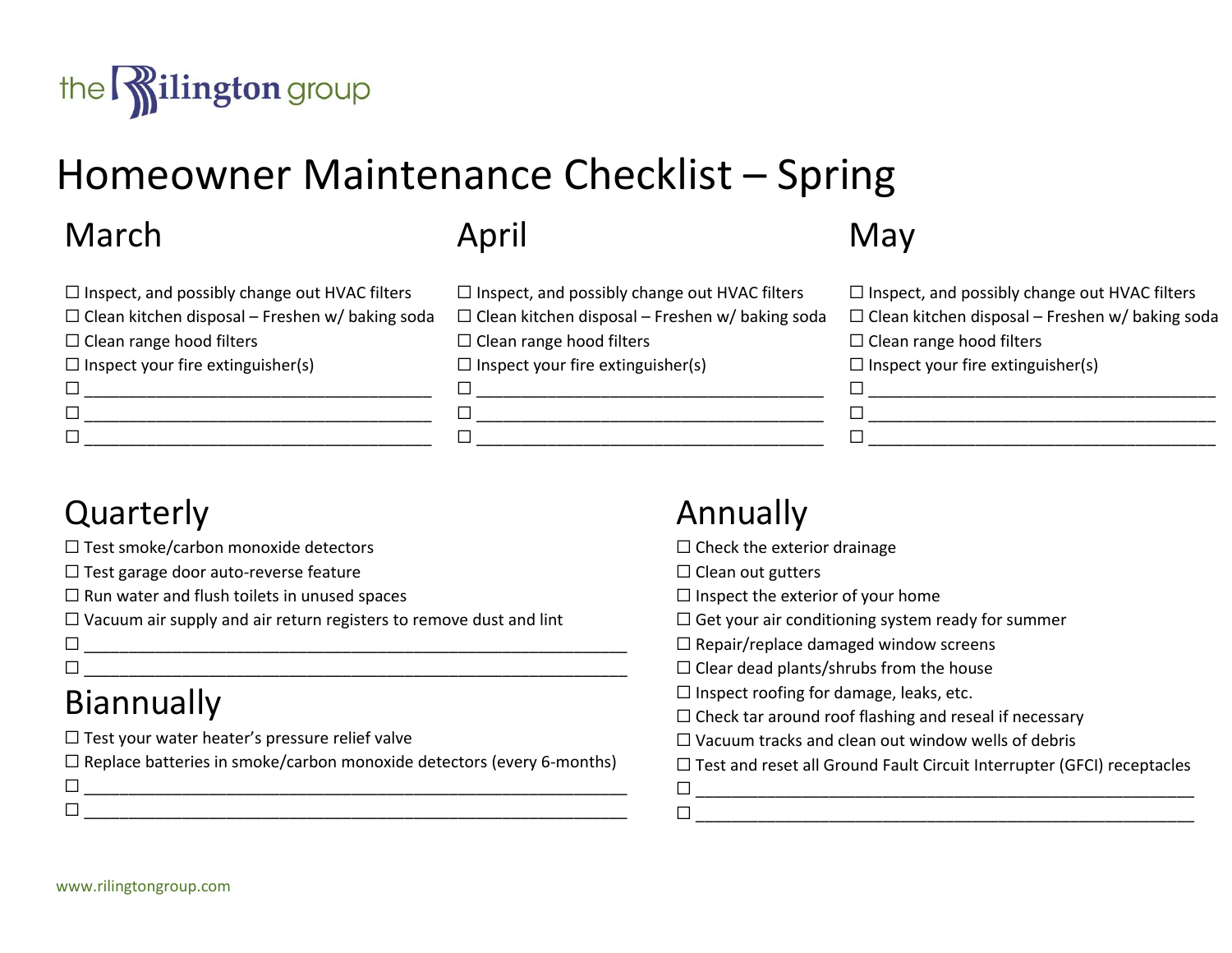

# Homeowner Maintenance Checklist - Summer

#### June

| $\Box$ Inspect, and possibly change out HVAC filters   |
|--------------------------------------------------------|
| $\Box$ Clean kitchen disposal – Freshen w/ baking soda |
| $\Box$ Clean range hood filters                        |
| $\Box$ Inspect your fire extinguisher(s)               |
|                                                        |
|                                                        |
|                                                        |

### July

| $\Box$ Inspect, and possibly change out HVAC filters   |
|--------------------------------------------------------|
| $\Box$ Clean kitchen disposal – Freshen w/ baking soda |
| $\Box$ Clean range hood filters                        |
| $\Box$ Inspect your fire extinguisher(s)               |
|                                                        |

 $\Box$ ☐ \_\_\_\_\_\_\_\_\_\_\_\_\_\_\_\_\_\_\_\_\_\_\_\_\_\_\_\_\_\_\_\_\_\_\_\_\_\_\_

#### August

| $\Box$ Inspect, and possibly change out HVAC filters   |
|--------------------------------------------------------|
| $\Box$ Clean kitchen disposal – Freshen w/ baking soda |
| $\Box$ Clean range hood filters                        |
| $\Box$ Inspect your fire extinguisher(s)               |
|                                                        |
|                                                        |
|                                                        |
|                                                        |

# **Quarterly**

| $\Box$ Test smoke/carbon monoxide detectors         |
|-----------------------------------------------------|
| $\Box$ Run water and flush toilets in unused spaces |
|                                                     |

☐ \_\_\_\_\_\_\_\_\_\_\_\_\_\_\_\_\_\_\_\_\_\_\_\_\_\_\_\_\_\_\_\_\_\_\_\_\_\_\_\_\_\_\_\_\_\_\_\_\_\_\_\_\_\_\_\_\_\_\_\_\_

# Annually

☐ Check grout in bathrooms, kitchen, etc.; repair as needed

 $\Box$  Inspect plumbing for leaks

□ Take care of any insect problems you may have

# Biannually

| Г                                           | $\Box$ Clean and repair deck/patio as needed                               |
|---------------------------------------------|----------------------------------------------------------------------------|
|                                             | $\Box$ Deep clean garage                                                   |
| ⊏                                           | $\Box$ Check and clean dryer vent, other exhaust vents to exterior of home |
| <b>Biannually</b>                           |                                                                            |
| $\Box$ Time to give your house a deep clean |                                                                            |
| ┍                                           |                                                                            |
| ┍                                           |                                                                            |

www.rilingtongroup.com